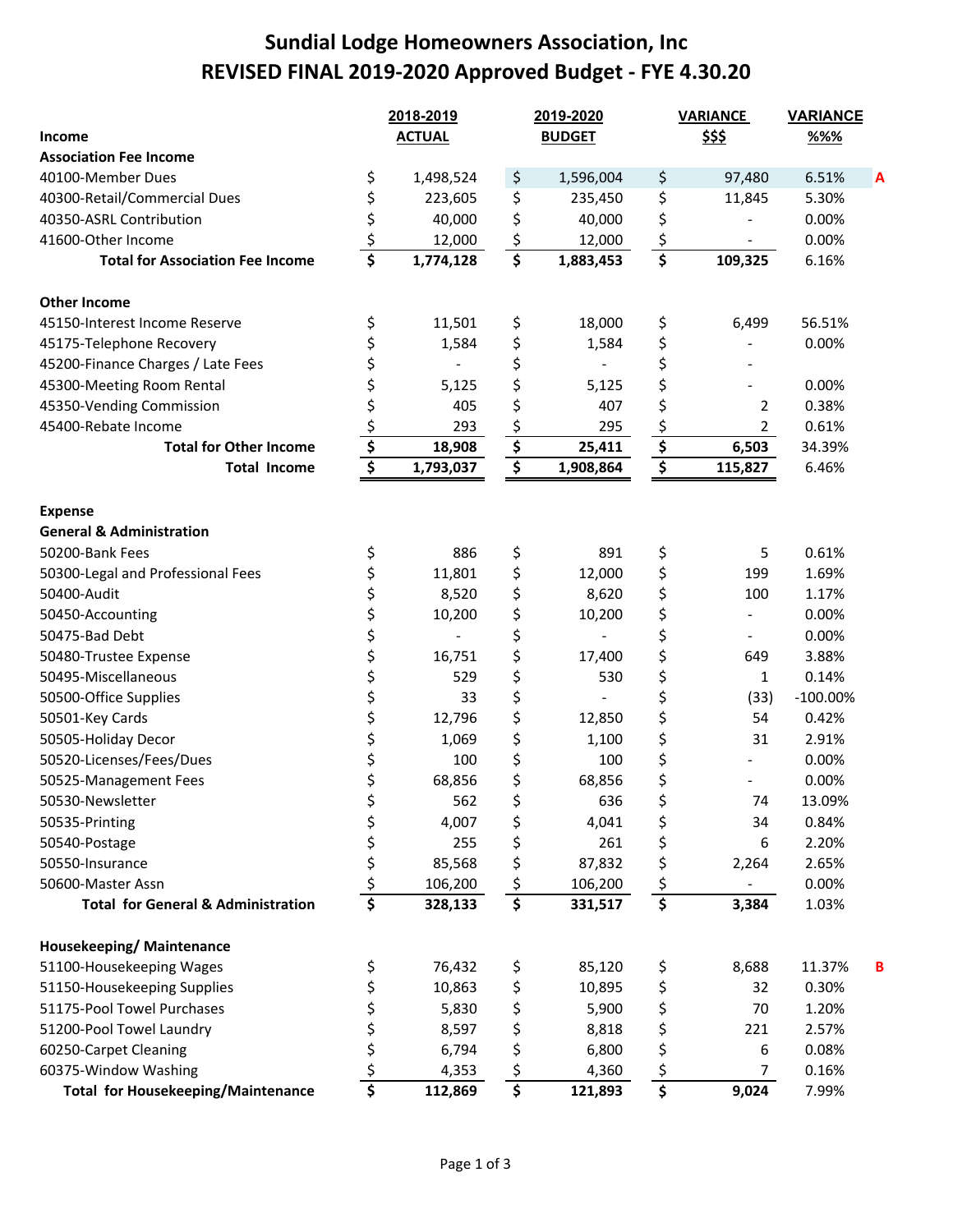# **Sundial Lodge Homeowners Association, Inc REVISED FINAL 2019‐2020 Approved Budget ‐ FYE 4.30.20**

| <b>Security/Owner Services</b>             |                                 |                  |                 |                  |                                 |                |                |   |
|--------------------------------------------|---------------------------------|------------------|-----------------|------------------|---------------------------------|----------------|----------------|---|
| 60670-Owner Services                       | \$                              |                  | \$              | 60,000           | \$                              | 60,000         |                | С |
| 60600-Security Wages                       | \$                              | 16,928           | \$              | 42,564           | \$                              | 25,636         | 151.44%        | Е |
| 60650-Security Systems                     | \$                              | 772              | \$              |                  | \$                              | (772)          | $-100.00\%$    |   |
| Total for 54000-Security                   | $\overline{\boldsymbol{\zeta}}$ | 17,700           | \$              | 102,564          | \$                              | 84,864         | 479.46%        |   |
|                                            |                                 |                  |                 |                  |                                 |                |                |   |
| <b>Repairs &amp; Maintenance</b>           |                                 |                  |                 |                  |                                 |                |                |   |
| 60025-Maintenance Wages                    | \$                              | 236,688          | \$              | 246,876          | \$                              | 10,188         | 4.30%          | В |
| 60050-Programmed Maintenance               | \$                              | 26,390           | \$              | 26,400           | \$                              | 10             | 0.04%          |   |
| 60100-Landscape Wages                      | \$                              | 5,618            | \$              | 5,775            | \$                              | 157            | 2.80%          |   |
| 60108-HVAC Wages                           | \$                              | 10,553           | \$              | 10,800           | \$                              | 247            | 2.34%          |   |
| 60110-HVAC Contract Repair                 | \$                              | 7,301            | \$              | 6,000            | \$                              | (1, 301)       | $-17.82%$      |   |
| 60115-Fire Sprinklers                      | \$                              | 4,783            | \$              | 4,825            | \$                              | 42             | 0.88%          |   |
| 60125-Furniture Repair Wages               | \$                              | 821              | \$              | 825              | \$                              | 4              | 0.53%          |   |
| 60130-Lighting Repair Wages                | \$                              | 1,402            | \$              | 1,405            | \$                              | 3              | 0.21%          |   |
| 60135-Electrical Repair Wages              | \$                              | 5,895            | \$              | 5,945            | \$                              | 50             | 0.85%          |   |
| 60163-Plumbing Contractor                  | \$                              | 6,816            | \$              | 6,900            | \$                              | 84             | 1.23%          |   |
| 60170-Parking-Grounds-Roads Wages          | \$                              | 11,275           | \$              | 9,000            | \$                              | (2, 275)       | $-20.18%$      |   |
| 60210-Pool & Spa Maintenance Wages         | \$                              | 6,188            | \$              | 12,000           | \$                              | 5,812          | 93.91%         | В |
| 60215-Pool & Spa Contractor                | \$                              | 100              | \$              |                  | \$                              | (100)          | $-100.00\%$    |   |
| 60260-Snow Removal Wages                   | \$                              | 20,995           | \$              | 15,500           | \$                              | (5, 495)       | $-26.17%$      |   |
| 60350-Common Areas                         | \$                              | 1,911            | \$              | 1,925            | \$                              | 14             | 0.76%          |   |
| 60400-Elevators                            | \$                              | 9,162            | \$              | 9,200            | \$                              | 38             | 0.42%          |   |
| 60450-Pest Control                         | \$                              | 3,649            | \$              | 3,750            | \$                              | 101            | 2.77%          |   |
| 60700-Internet Repair                      | \$                              | 1,166            | \$              | 1,170            | \$                              | 5              | 0.39%          |   |
| 60705-TV Satellite Diagnostics             | \$                              | 503              | \$              | 505              | $\zeta$                         | $\overline{2}$ | 0.40%          |   |
| <b>Total for Repairs &amp; Maintenance</b> | \$                              | 361,215          | \$              | 368,801          | \$                              | 7,586          | 2.10%          |   |
|                                            |                                 |                  |                 |                  |                                 |                |                |   |
| <b>Supplies</b>                            |                                 |                  |                 |                  |                                 |                |                |   |
| 61100-Supplies-Building                    | \$                              | 4,701            | \$              | 4,850            | \$                              | 149            | 3.17%          |   |
| 61110-Supplies-Equipment                   | \$                              | 150              | \$              | 153              | \$                              | 3              | 1.67%          |   |
| 61120-Supplies-Grounds/Parking             | \$                              | 4,659            | \$              | 3,850            | \$                              | (809)          | $-17.36%$      |   |
| 61130-Supplies-Electrical                  | \$                              | 6,209            | \$              | 6,360            | \$                              | 151            | 2.43%          |   |
| 61140-Supplies-Operating                   | \$                              | 978              | \$              | 980              | \$                              | 2              | 0.15%          |   |
| 61150-Supplies-Pool                        | \$                              | 12,417           | \$              | 12,800           | \$                              | 383            | 3.09%          |   |
| 61160-Supplies-Paint                       | \$                              | 628              | \$              | 630              | \$                              | 2              | 0.25%          |   |
| 61170-Supplies-Plumbing                    | \$                              | 5,231            | \$              | 7,630            | \$                              | 2,399          | 45.85%         | D |
| 61180-Tool Supplies                        | \$                              | 1,945            | \$              | 1,950            | \$                              | 5              | 0.24%          |   |
| 61190-Supplies - Water Softener            | \$                              | 3,186            | \$              | 3,330            | $\zeta$                         | 144            | 4.51%          |   |
| <b>Total for Supplies</b>                  | \$                              |                  | \$              | 42,533           | $\overline{\boldsymbol{\zeta}}$ | 2,427          | 6.05%          |   |
|                                            |                                 |                  |                 |                  |                                 |                |                |   |
|                                            |                                 | 40,106           |                 |                  |                                 |                |                |   |
|                                            |                                 |                  |                 |                  |                                 |                |                |   |
| <b>Utilities</b>                           |                                 |                  |                 |                  |                                 |                |                |   |
| 66100-Cable TV<br>66200-Electric           | \$                              | 30,812           | \$              | 31,520           | \$                              | 709            | 2.30%<br>2.50% |   |
| 66300-Gas                                  | \$                              | 142,642          | \$              | 146,208          | \$                              | 3,566          |                |   |
| 66400-Internet                             | \$                              | 123,250          | \$              | 126,947          | \$                              | 3,697<br>427   | 3.00%          |   |
| 66500-Sewer                                | \$                              | 23,721           | \$              | 24,148           | \$                              |                | 1.80%          |   |
| 66600-Telephone                            | \$                              | 76,943<br>10,780 | \$              | 79,252<br>10,931 | \$                              | 2,308<br>151   | 3.00%<br>1.40% |   |
| 66800-Water                                | \$<br>\$                        | 91,789           | \$<br><u>\$</u> | 94,533           | \$<br>\$                        | 2,744          | 2.99%          |   |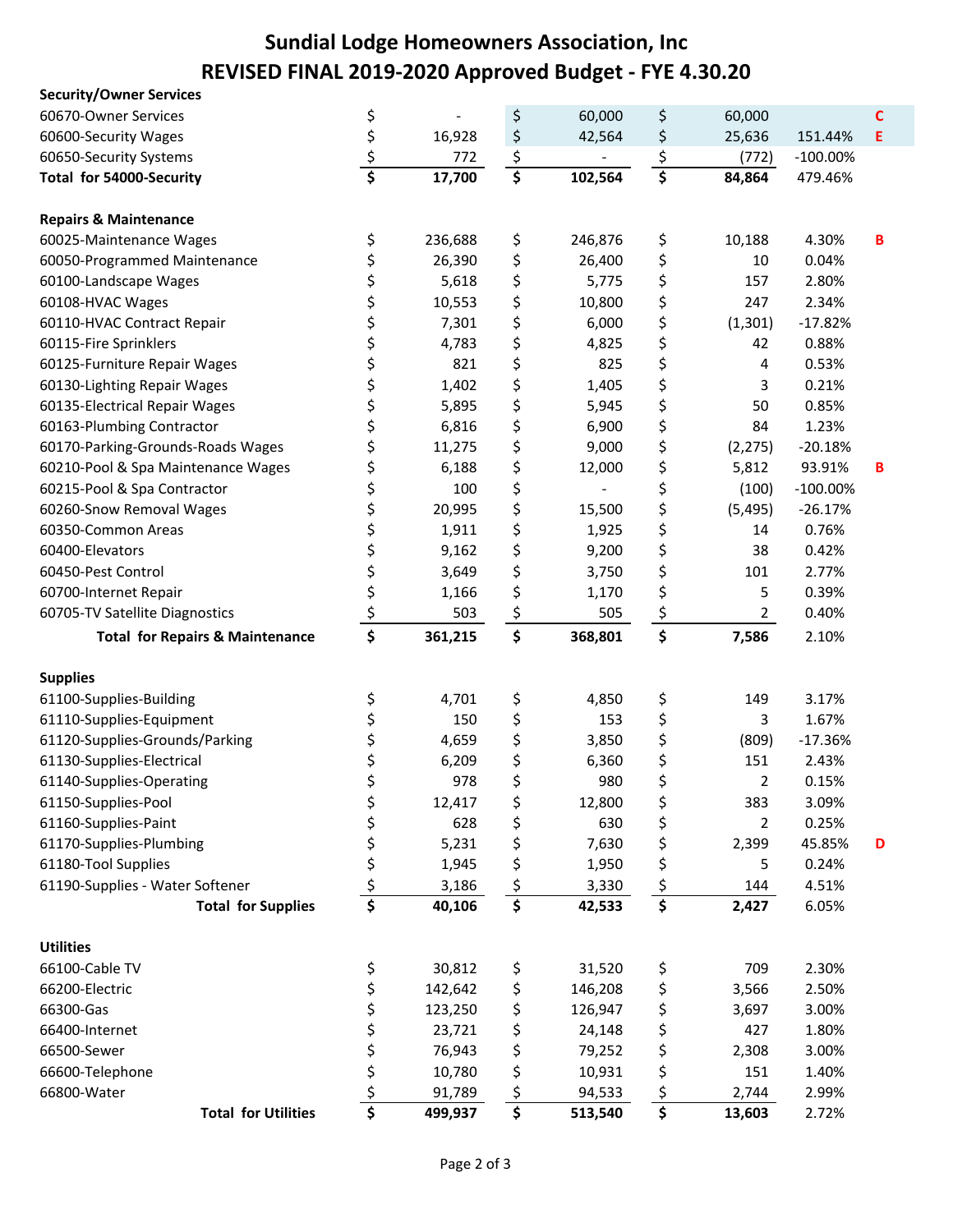# **Sundial Lodge Homeowners Association, Inc REVISED FINAL 2019‐2020 Approved Budget ‐ FYE 4.30.20**

| Net Income                   | (14, 552) |           | 14.552   |        |
|------------------------------|-----------|-----------|----------|--------|
| <b>Total Expense</b>         | 1,807,589 | 1,908,864 | 101.275  | 5.60%  |
| 90000-Future Reserve Accrual | 433.335   | 414.000   | (19.335) | -4.46% |
| 88000-Interest Expense       | 14.295    | 14.017    | (278)    | -1.95% |
|                              |           |           |          |        |

#### **Tick mark Legend:**

|   | The HOA will now pay for the On-site amenity services that Vail Resorts provides<br>during the winter season and additional nighttime security wages needed during<br>A the shoulder and summer seasons. Both of these new services total $\zeta$ 85k in new<br>dues which is the primary reason for the ~\$98k dues increase from the previous<br>year. |
|---|----------------------------------------------------------------------------------------------------------------------------------------------------------------------------------------------------------------------------------------------------------------------------------------------------------------------------------------------------------|
| B | Housekeeping and Maintenance wages are estimated to increase due to new<br>property management agreement that has increased hourly reimbursable rates.                                                                                                                                                                                                   |
|   | Owner services is the On-site amenity services discussed above in tick mark A.<br>An increase need in shower valve cartridges stored on hand is the primary reason<br>for the significant variance.                                                                                                                                                      |
|   | This variance is the nighttime security services needed for the building during the<br>shoulder and summer seasons which is ~\$25k. This was not provided in previous<br>years which causes the significant variance. This is also discussed above in tick<br>mark $A$ .                                                                                 |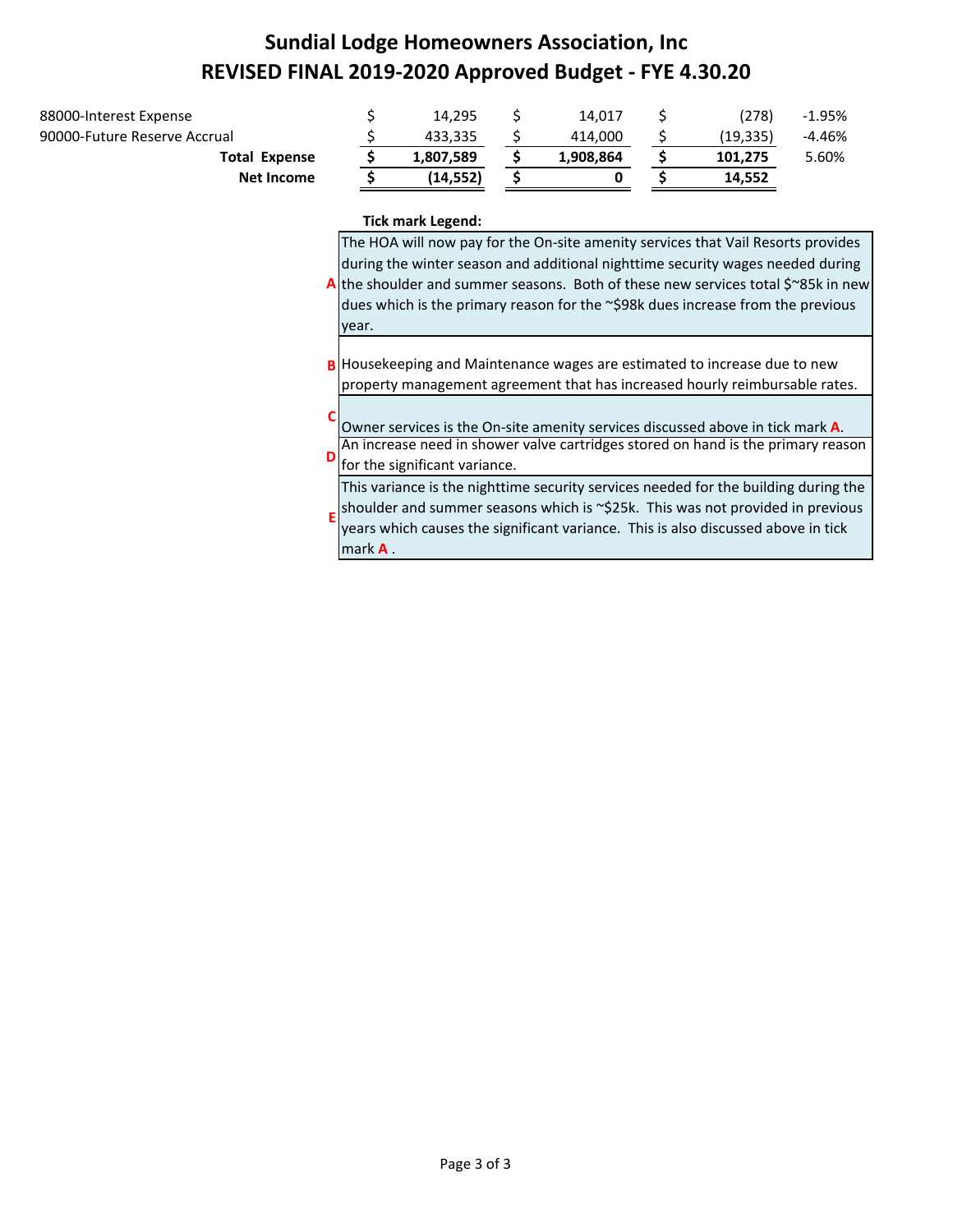#### SUNDIAL LODGE HOA BUDGET 2019-20

## **CAPITAL RESERVE SCHEDULE/REPLACEMENT COST**

|                         |     |                                             | <b>Estimated</b> |                              |                    |             |     |               |     |               |     |            |     |         |                    |         |     |            |    |          |    |            |    |          |                     |         |
|-------------------------|-----|---------------------------------------------|------------------|------------------------------|--------------------|-------------|-----|---------------|-----|---------------|-----|------------|-----|---------|--------------------|---------|-----|------------|----|----------|----|------------|----|----------|---------------------|---------|
|                         |     |                                             |                  | <b>Useful Life Remaining</b> |                    | Replacement |     | 2018 - 19     |     | 2019-20       |     |            |     |         |                    |         |     |            |    |          |    |            |    |          |                     |         |
| Category                |     | ID # Component Name                         | (yrs)            | <b>Useful Life</b>           |                    | Cost        |     | <b>ACTUAL</b> |     | <b>BUDGET</b> |     | 2020-21    |     | 2021-22 |                    | 2022-23 |     | 2023-24    |    | 2024-25  |    | 2025-26    |    | 2026-27  |                     | 2027-28 |
| Roofing                 |     | 101 Flat Roof - Tar and Gravel - Replace    | 20               | 4                            | $\mathsf{\hat{S}}$ | 16,000      |     |               | \$  | 7,677         |     |            |     |         |                    |         | \$  | 19,121     |    |          |    |            |    |          |                     |         |
|                         |     | 105 Pitched Roof - Comp Shingle - Replace   | 20               | $\overline{4}$               | $\mathsf{\hat{S}}$ | 447,480     |     |               |     |               |     |            |     |         |                    |         | Ś   | 247,027 \$ |    | 251,968  |    |            |    |          |                     |         |
|                         |     | 108 Pitched Roof -Metal - Replace           | 30               | 17                           | $\mathsf{\hat{S}}$ | 84,000      |     |               |     |               |     |            |     |         |                    |         |     |            |    |          |    |            |    |          |                     |         |
|                         |     | 110 Pitch Roof - Shingle                    | 20               | $\overline{\mathbf{3}}$      | Ś                  | 25,000 \$   |     | 386 \$        |     | $9,000$ \$    |     | $5,000$ \$ |     | 5,000   |                    |         |     |            |    |          |    |            |    |          |                     |         |
|                         |     | 120 Rain Gutters - Downspouts - Repair      | 1                | 1                            | Ś                  | 2,500       | -\$ | 550           | \$  | 7,898         | -\$ | 2,985      | -\$ | 3,075   | -\$                | 3,167   | -\$ | $3,262$ \$ |    | 3,360    | -S | 3,461      | -S | 3,564    | $\ddot{\mathsf{s}}$ | 3,671   |
|                         |     | 121 Heat Tape Repairs                       | $\mathbf{1}$     | 1                            | Ś                  | $3,000$ \$  |     | $1,785$ \$    |     | 4,978 \$      |     | $3,582$ \$ |     | 3,690   | -\$                | 3,800   | -\$ | $3,914$ \$ |    | 4,032 \$ |    | $4,153$ \$ |    | 4,277 \$ |                     | 4,406   |
|                         |     | 122 Heat Tape - Eaves - Replacement         | 10               | 8                            | Ś                  | 30,000      |     |               |     |               |     |            |     |         |                    |         | Ś   | 35,853     |    |          |    |            |    |          |                     |         |
|                         |     | 123 Heat Tape - Valleys - Replacement       | 10               | 9                            | Ś                  | 6,000       |     |               | \$  | 6,000         |     |            |     |         |                    |         |     |            |    |          |    |            |    |          |                     |         |
|                         |     | 128 Roof Bird Deterrents - Replacement      | 15               | 15                           | Ś                  | 10,000      |     |               |     |               |     |            |     |         |                    |         |     |            |    |          |    |            |    |          |                     |         |
| <b>Painted Surfaces</b> |     | 201 Stucco Surfaces - Repair/Repaint        | 8                | $\mathbf 0$                  | Ś.                 | 125,000     | -\$ | 3,500         |     |               |     |            |     |         |                    |         |     |            |    |          |    |            |    |          |                     |         |
|                         |     | 202 Balcony Balusters & Horizontal Framing  | 5                | $\mathbf 0$                  | S,                 | 95,000      | -\$ | 82,024        | -\$ | 30,000        |     |            |     |         |                    |         |     |            | S, | 96,000   |    |            |    |          |                     |         |
|                         |     | 202 Balcony Top Logs and Wood Around Retail | 5                | $\overline{2}$               | $\mathsf{\hat{S}}$ | 15,450      | -\$ | 16,724        |     |               | \$  | 17,399     |     |         | \$                 | 18,102  |     |            | \$ | 19,572   |    |            | Ŝ  | 20,764   |                     |         |
|                         |     | 203 Garage Walls & Surfaces - Repaint       | 15               | 15                           | \$                 | 30,000      |     |               |     |               |     |            |     |         |                    |         |     |            |    |          |    |            |    |          |                     |         |
|                         |     | 207 Metal Fencing - Repaint                 | $\overline{4}$   | $\overline{4}$               | \$                 | 2,500       |     |               | \$  | 5,800         |     |            |     |         | $\mathsf{\hat{S}}$ | 2,929   |     |            |    |          |    |            | Ŝ  | 3,100    |                     |         |
|                         |     | 216 Interior Surfaces - Repaint             | 10               | $\overline{3}$               | Ś                  | 69,151      |     |               |     |               |     |            |     |         |                    |         |     |            |    |          |    |            |    |          |                     |         |
|                         |     | 290 Stairwells - Repaint                    | N/A              |                              |                    |             |     |               |     |               | Ś   | 22,500     |     |         |                    |         |     |            |    |          |    |            |    |          |                     |         |
|                         |     |                                             | $\overline{2}$   |                              | $\mathsf{\hat{S}}$ |             |     |               |     |               |     |            | \$  |         |                    |         | Ś   |            |    |          |    |            |    |          |                     |         |
| <b>Siding Materials</b> |     | 390 Stone Veneer Siding - Clean/Seal        | 10               | $\overline{2}$<br>10         | \$                 | 9,270       |     |               | \$  | 10,235        |     |            |     | 10,648  |                    |         |     | 11,079     |    |          | \$ | 12,458     |    |          |                     |         |
|                         |     | 395 Concrete Pillar Sills - Repair          |                  |                              |                    | 2,500       |     |               |     |               |     |            |     |         |                    |         |     |            |    |          |    |            |    |          |                     |         |
| <b>Drive Materials</b>  |     | 401 Asphalt Drive - Remove and Repair       | 20               | 8                            | Ś.                 | 55,828      |     |               |     |               |     |            |     |         |                    |         | Ś   | 55,828     |    |          |    |            |    |          |                     |         |
|                         |     | 402 Asphalt Drive - Seal Coat and Repair    | 10               | $\overline{4}$               | Ś                  | 2,500       |     |               | \$  | 2,706         |     |            |     |         | Ŝ                  | 3,097   |     |            |    |          |    |            |    |          |                     |         |
| <b>Property Access</b>  |     | 502 Garage Doors - Replace                  | 20               | $\overline{4}$               | Ś                  | 10,000      |     |               |     |               |     |            |     |         |                    |         |     |            |    |          |    |            |    |          |                     |         |
|                         |     | 507 Barrier Arm Operators - Replace         | 12               | $\overline{2}$               | Ś                  | 6,000       |     |               | \$  | 6,500         |     |            |     |         |                    |         |     |            |    |          |    |            |    |          |                     |         |
|                         |     | 590 Garage Door Operator - Replace          | 10               | $\overline{4}$               | Ś                  | 2,300       |     |               | \$  | 2,539         |     |            |     |         |                    |         |     |            |    |          |    |            |    |          |                     |         |
|                         |     | Door Closers - Lobby Doors                  |                  |                              |                    |             |     |               |     |               |     |            |     |         |                    |         |     |            |    |          |    |            |    |          |                     |         |
|                         |     | Add Keypads to Common Doors                 |                  |                              |                    |             |     |               |     |               |     |            |     |         |                    |         |     |            |    |          |    |            |    |          |                     |         |
| Decking                 |     | 601 Concrete and Paver Walk - Repair        | 5                | 3                            | $\mathsf{\hat{S}}$ | 4,783       |     |               | \$  | 5,177         |     |            |     |         |                    |         | \$  | 5,716      |    |          |    |            |    |          |                     |         |
|                         |     | 601 Pool Deck - Repair/Seal                 | 3                | 3                            | \$                 | 9,200       |     |               | \$  | 15,250        |     |            |     |         |                    |         | \$  | 10,995     |    |          |    |            |    |          |                     |         |
|                         |     | 601 Upper Spa Deck - Seal                   | 3                | $\overline{2}$               | \$                 | 1,000       |     |               |     |               |     |            |     |         |                    |         | Ŝ.  | 1,195      |    |          |    |            | \$ | 1,245    |                     |         |
|                         |     | 602 Concrete and Paver Walk - Replace       | 20               | 5                            | \$                 | 150,000     |     |               |     |               | \$  | 168,924    |     |         |                    |         |     |            |    |          |    |            |    |          |                     |         |
|                         |     | 602 Pool Deck - Replace                     | 20               | $\overline{7}$               | Ś                  | 100,000     |     |               |     |               |     |            |     |         | \$                 | 131,111 |     |            |    |          |    |            |    |          |                     |         |
|                         |     | 602 Upper Spa Deck - Replace                | 20               | $\overline{4}$               | Ś                  | 20,000      | -\$ | 18,462        |     |               |     |            |     |         |                    |         |     |            |    |          |    |            |    |          |                     |         |
|                         | 603 | Balcony Decks - Repair/Reseal               | 6                | $\overline{2}$               | \$                 | 33,790      |     |               | \$  | 36,575        |     |            |     |         |                    |         | Ś   | 40,347     |    |          |    |            |    |          |                     |         |
|                         |     | 690 Forum Side Paver Deck - Resurface       | 20               | $\overline{4}$               | $\mathsf{\hat{S}}$ | 165,000     |     |               |     |               |     |            | \$  | 182,173 |                    |         |     |            |    |          |    |            |    |          |                     |         |
|                         |     | 692 Deck Drain Repairs                      | 14               | 14                           | Ś.                 | 15,000      |     |               |     |               |     |            |     |         |                    |         |     |            |    |          |    |            |    |          |                     |         |
| Mechanical Equip.       |     | 701 Boilers - Rebuild                       | 10               | 8                            | Ś                  | 35,000      |     |               |     |               |     |            |     |         |                    |         | \$  | 41,828     |    |          |    |            |    |          |                     |         |
|                         |     | 702 Boilers - Replace                       | 25               | 9                            | Ś                  | 245,000     |     |               |     |               |     |            |     |         |                    |         |     |            |    |          |    |            |    |          |                     |         |
|                         |     | 703 Water Heater - Replace Pool Room        | 12               | $\mathbf 0$                  | Ś                  | 900         |     |               | Ś.  | 1,500         |     |            |     |         |                    |         |     |            |    |          |    |            |    |          |                     |         |
|                         |     | 704 Snow Melt Boiler - Replace              | 25               | 14                           | S,                 | 30,000      |     |               |     |               |     |            |     |         |                    |         |     |            |    |          |    |            |    |          |                     |         |
|                         |     | 707 Elevators - Modernize                   | 30               | 14                           | Ś                  | 240,000     |     |               |     |               |     |            |     |         |                    |         |     |            |    |          |    |            |    |          |                     |         |
|                         |     | 709 Elevator Cabs - Remodel                 | 15               | $\overline{2}$               | Ś                  | 75,000      |     |               |     |               | Ś.  | 75,000     |     |         |                    |         |     |            |    |          |    |            |    |          |                     |         |
|                         |     | 710 Emergency Generator - Replace           | 30               | 14                           | \$                 | 50,000      |     |               |     |               |     |            |     |         |                    |         |     |            |    |          |    |            |    |          |                     |         |
|                         |     | 711 Chiller - Replace                       | 20               | 9                            | \$                 | 350,000     | -\$ | 347,309       |     |               |     |            |     |         |                    |         |     |            |    |          |    |            |    |          |                     |         |
|                         |     | 712 Cooling Tower - Replace                 | 30               | 14                           | S,                 | 175,000     |     |               |     |               | \$  | 175,000    |     |         |                    |         |     |            |    |          |    |            |    |          |                     |         |
|                         |     | 713 Building Automation System -Replace     | 20               | 18                           | \$                 | 23,000      |     |               | \$  | 55,000        | \$  | 55,000     |     |         |                    |         |     |            |    |          |    |            |    |          |                     |         |
|                         |     | 714 Exhaust Fan - Replace                   | 25               | 9                            | \$                 | 38,000      |     |               |     |               |     |            |     |         |                    |         |     |            |    |          |    |            |    |          |                     |         |
|                         |     | 715 Boiler and Chiller Pumps - Replace      | 15               | 1                            | $\mathsf{\hat{S}}$ | 50,923      | -\$ | 10,580        |     |               | \$  | 45,033     |     |         |                    |         |     |            |    |          |    |            |    |          |                     |         |
|                         |     | 715 Water Pumps - Replace                   | 15               | 1                            | Ś                  | 35,000      |     |               |     |               | \$  | 37,885     |     |         |                    |         |     |            |    |          |    |            |    |          |                     |         |
|                         |     | 715 Common Water Supply Line - Repair       | 14               | 14                           | \$                 | 35,000      |     |               |     |               |     |            |     |         |                    |         |     |            |    |          |    |            |    |          |                     |         |
|                         |     | 716 Leonard Mixing Valves - Replace         | 15               | 14                           | Ś                  | 8,500       |     |               |     |               |     |            |     |         |                    |         |     |            |    |          |    |            |    |          |                     |         |
|                         |     | 716 Pressure Reducing Valves - Replace      | 20               | 14                           | Ś                  | 48,000      |     |               |     |               |     |            |     |         |                    |         |     |            |    |          |    |            |    |          |                     |         |
|                         |     |                                             |                  |                              |                    |             |     |               |     |               |     |            |     |         |                    |         |     |            |    |          |    |            |    |          |                     |         |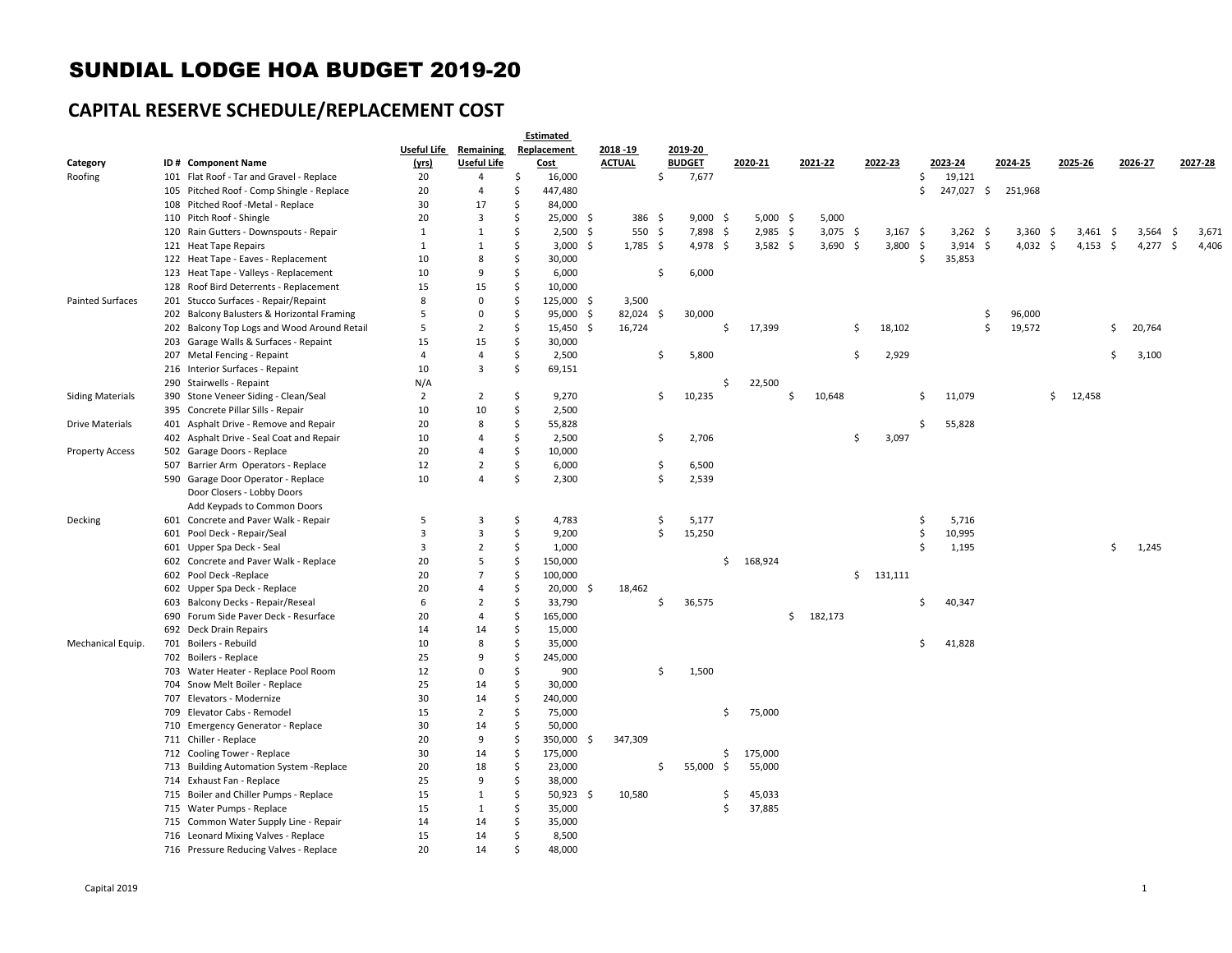#### SUNDIAL LODGE HOA BUDGET 2019-20

## **CAPITAL RESERVE SCHEDULE/REPLACEMENT COST**

|             |                                                      |                |                    |                    | <b>Estimated</b> |               |                     |              |     |         |         |    |         |    |         |         |              |         |
|-------------|------------------------------------------------------|----------------|--------------------|--------------------|------------------|---------------|---------------------|--------------|-----|---------|---------|----|---------|----|---------|---------|--------------|---------|
|             |                                                      | Useful Life    | Remaining          |                    | Replacement      | 2018 - 19     | 2019-20             |              |     |         |         |    |         |    |         |         |              |         |
| Category    | ID# Component Name                                   | (yrs)          | <b>Useful Life</b> |                    | <b>Cost</b>      | <b>ACTUAL</b> | <b>BUDGET</b>       | 2020-21      |     | 2021-22 | 2022-23 |    | 2023-24 |    | 2024-25 | 2025-26 | 2026-27      | 2027-28 |
|             | 717 Suspended Heaters - Replace                      | 20             | 5                  | \$                 | 40,000           |               |                     | \$<br>45,046 |     |         |         |    |         |    |         |         |              |         |
|             | 790 Air Handlers - Replace                           | 30             | 14                 | Ŝ.                 | 180,000          |               |                     |              |     |         |         |    |         |    |         |         |              |         |
|             | 790 CO Sensors - Replace                             | 10             | 10                 | Ŝ.                 | 3,389            |               |                     |              |     |         |         |    |         | \$ | 8,735   |         |              |         |
|             | 790 Expansion Tanks - Replace                        | 25             | 9                  | Ŝ.                 | 12,000           |               |                     |              |     |         |         |    |         | Ś  | 16,127  |         |              |         |
|             | 790 Fan Coil Units - Replace (500)                   | N/A            | 5                  | Ŝ.                 | 40,000           |               | \$<br>$14,433 \div$ | 14,500       | -\$ | 14,700  |         | \$ | 47,804  |    |         |         |              |         |
|             | 790 Flat-Plate Heat Exchanger- Boiler - Replace      | 20             | $\overline{4}$     | Ŝ.                 | 23,000           |               | \$<br>25,394        |              |     |         |         |    |         |    |         |         |              |         |
|             | 790 Flat-Plate Heat Exchanger - Chiller - Replace    | 20             | 8                  | $\mathsf{\hat{S}}$ | 91,334           |               |                     |              |     |         |         | \$ | 91,334  |    |         |         |              |         |
|             | 790 Hot Water Storage Tanks - Replace                | 20             | 18                 | $\mathsf{\hat{S}}$ | 40,000           |               |                     |              |     |         |         |    |         |    |         |         |              |         |
|             | 790 Tube Heat Exchangers -Boiler - Replace           | 10             | $\overline{4}$     | $\mathsf{\hat{S}}$ | 22,000           |               | \$<br>24,290        |              |     |         |         |    |         |    |         |         |              |         |
|             | 790 Variable Frequency Drive - New - Replace         | 15             | 12                 | Ŝ.                 | 3,000            |               |                     |              |     |         |         |    |         |    |         |         |              |         |
|             | 790 Variable Frequency Drive - Replace               | 15             | $\mathbf{1}$       | Ŝ.                 | 27,810           |               |                     |              |     |         |         |    |         |    |         |         |              |         |
|             | 790 Water Softener System - Replace                  | 10             | 10                 | \$                 | 20,000           |               |                     |              |     |         |         |    |         |    |         |         |              |         |
|             | 791 Copper Piping - replace water pipes top flr      | 10             | 10                 | \$                 | 40,000           |               |                     |              |     |         |         |    |         |    |         |         |              |         |
|             | 792 Hot Water Temperature Controller                 | 10             | 10                 | Ś                  | 6,000            |               |                     |              |     |         |         |    |         |    |         |         |              |         |
|             | Replace Valves in Chiller System                     |                |                    |                    |                  |               |                     |              |     |         |         |    |         |    |         |         |              |         |
|             | Domestic Hot Water Tempering Valce                   |                |                    |                    |                  |               |                     |              |     |         |         |    |         |    |         |         |              |         |
|             | Garage Exhaust Fans                                  |                |                    |                    |                  |               |                     |              |     |         |         |    |         |    |         |         |              |         |
| Life/Safety | 901 Fire Protection System - Renovate                | 20             | $\overline{4}$     | \$                 | 112,000          |               |                     |              | \$  | 55,000  |         |    |         |    |         |         |              |         |
| Fencing     | 1001 Wood Fencing - Replace                          | 15             | 5                  | \$                 | 10,000           |               |                     | \$<br>10,030 |     |         |         |    |         |    |         |         |              |         |
|             | 1002 Metal Fencing - Replace                         | 25             | 14                 | \$                 | 12,000           |               |                     |              |     |         |         |    |         |    |         |         |              |         |
|             | Chain Fence for Garbage Area                         |                |                    |                    |                  |               |                     |              |     |         |         |    |         |    |         |         |              |         |
| Pool/Spa    | 1101 Pool - Resurface                                | 10             | 10                 | \$.                | 13,400           |               |                     |              |     |         |         |    |         |    |         |         | \$<br>21,386 |         |
|             | 1102 Lower Spa - Resurface                           | 10             | 5                  | \$                 | 5,000            |               |                     |              |     |         |         |    |         |    |         |         |              |         |
|             | 1102 Upper Spas - Resurface                          | 10             | $\overline{4}$     | \$                 | 8,000            |               |                     |              |     |         |         |    |         |    |         |         |              |         |
|             | 1104 Pool and Spa Heaters - Replace                  | 12             | $\mathbf{1}$       | \$                 | $14,853$ \$      | 11,942        |                     |              |     |         |         |    |         |    |         |         |              |         |
|             | 1105 Spa Heaters - Replace                           | 12             | 10                 | \$                 | $8,000$ \$       | 6,000         |                     |              |     |         |         |    |         |    |         |         |              |         |
|             | 1107 Pool and Spa Filters - Replace                  | 12             | $\mathbf{1}$       | Ś                  | 2,546            |               |                     |              |     |         |         |    |         |    |         |         |              |         |
|             | 1108 Spa Filters - Replace                           | 12             | 10                 | \$                 | $3,000$ \$       | 4,056         |                     |              |     |         |         |    |         |    |         |         |              |         |
|             | 1110 Spa Pumps - Replace                             | 10             | 8                  | Ś                  | 6,000            |               |                     |              |     |         |         | \$ | 7,171   |    |         |         |              |         |
|             | 1110 Pool and Spa Pumps - Replace                    | 10             | $\Omega$           | Ŝ.                 | 3,600            |               |                     |              |     |         |         |    |         |    |         |         |              |         |
|             | 1111 Chemical Controller Systems - Replace           | 10             | $\overline{4}$     | Ŝ.                 | 16,000           |               | \$<br>17,665        |              |     |         |         |    |         |    |         |         |              |         |
|             | 1121 Lower Pool Furniture - Replace                  | 6              | 6                  | Ŝ.                 | 21,250           |               |                     | \$<br>30,000 |     |         |         |    |         |    |         |         |              |         |
|             | 1121 Upper Pool Furniture - Replace                  | 6              | $\Omega$           | Ŝ.                 | 8,000            |               |                     |              | Ś   | 9,189   |         |    |         |    |         |         |              |         |
|             | 1190 Pool and Spa Lifts - Replace                    | 15             | 13                 | \$                 | 28,000           |               |                     |              |     |         |         |    |         |    |         |         |              |         |
|             | 1190 Spa Emergency Shut-Off System Replace           | 15             | $\overline{4}$     | \$                 | 1,000            |               | \$<br>1,104         |              |     |         |         |    |         |    |         |         |              |         |
|             | 1200 Pool Shade System                               | 15             | 14                 | $\mathsf{\hat{S}}$ | 15,000           |               |                     |              |     |         |         |    |         |    |         |         |              |         |
|             | Recreation Equipmen 1304 Drinking Fountain - Replace | 15             | $\overline{4}$     | $\mathsf{\hat{S}}$ | 1,400            |               | \$<br>1,546         |              |     |         |         |    |         |    |         |         |              |         |
|             | 1305 Barbeque Grill Stations                         | 10             | 9                  | \$                 | 4,000            |               |                     |              |     |         |         |    |         | \$ | 4,704   |         |              |         |
|             | 1308 Trash Receptacles - Replace                     | 12             | $\mathbf{1}$       | Ś                  | 4,000            |               |                     |              |     |         |         |    |         |    |         |         |              |         |
|             |                                                      |                | 10                 | \$                 |                  |               |                     |              |     |         |         |    |         |    |         |         |              |         |
|             | 1309 Garage Recycle Receptacles - Replace            | 10<br>15       | $\overline{2}$     |                    | 2,500            |               |                     |              |     |         |         |    |         |    |         |         |              |         |
| Telephone   | 1350 Leaf Funding Lease                              |                |                    |                    |                  |               |                     |              |     |         |         |    |         |    |         |         |              |         |
| Interiors   | 1401 Commercial Laundry Equipment - Replace          | 20             | 17                 | \$                 | 57,005           |               |                     |              |     |         |         |    |         |    |         |         |              |         |
|             | 1405 Furniture - Replace                             | 15             | $\overline{7}$     | \$                 | 45,000           |               |                     |              |     | Ś.      | 57,005  |    |         |    |         |         |              |         |
|             | 1406 Fitness Equipment - Replace                     | 15             | $\mathbf{1}$       | $\mathsf{\hat{S}}$ | 10,000           |               |                     |              | \$  | 3,500   |         |    |         |    |         |         |              |         |
|             | 1407 Cardio Equipment - Replace                      | 10             | $\mathbf{1}$       | \$                 | 18,000           |               |                     |              |     |         |         | Ŝ. | 19,102  |    |         |         |              |         |
|             | 1413 Large Building B Restrooms - Remodel            | 18             | $\mathbf{1}$       | $\mathsf{\hat{S}}$ | 8,000            |               |                     |              | \$  | 9,189   |         |    |         |    |         |         |              |         |
|             | 1413 Lower Pool Restroom - Remodel                   | 18             | $\mathbf{1}$       | Ŝ.                 | 3,000            |               |                     |              | \$  | 3,446   |         |    |         |    |         |         |              |         |
|             | 1413 Small Building B Restrooms - Remodel            | 18             | $\mathbf{1}$       | \$                 | 5,000            |               |                     |              | Ś.  | 5,743   |         |    |         |    |         |         |              |         |
|             | 1420 Luggage Carts - Replace                         | 15             | 12                 | Ś                  | 6,000            |               |                     |              |     |         |         |    |         |    |         |         |              |         |
|             | 1490 Automatic Door Openers - Replace                | $\overline{7}$ | $\overline{7}$     | Ś                  | 3,500            |               |                     |              |     | \$      | 4,101   |    |         |    |         |         |              |         |